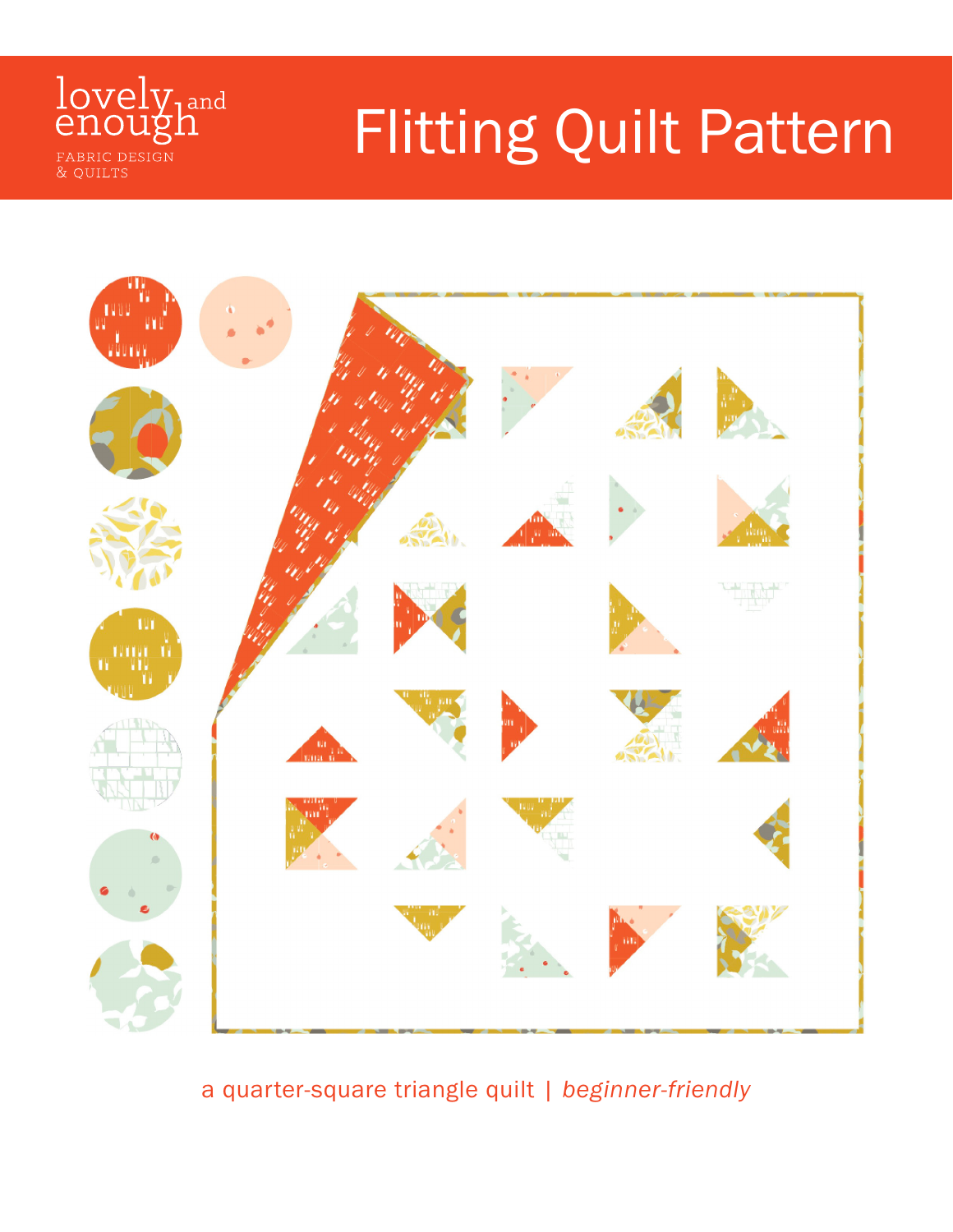## FABRIC

- 2 yd background (white)
- 3.5 yd backing
- 0.5 yd binding
- fat 1/8 each of assorted prints or solids one dark (D), two mediums (M1, M2), and five lights (L1, L2, L3, L4, L5)

|    |  |  | $M1$ $M2$ $L1$ $L2$ $L3$ $L4$ |  |
|----|--|--|-------------------------------|--|
| пv |  |  |                               |  |

#### **QUILTER's TIP:** cut small swatches

of your fabrics, label each with a permanent marker (for

example: D, M1, or L4), and affix them to a piece of paper to create a cheat sheet for reference as you construct your blocks and quilt top.

|                | L1                  |
|----------------|---------------------|
| M <sub>2</sub> | L <sub>2</sub>      |
|                | m<br>L <sub>3</sub> |
|                | L <sub>4</sub>      |
|                | L <sub>5</sub>      |
|                |                     |

# **CUTTING**

#### 1. **Sashing:**

- From white, cut 9 3.5" x WOF strips. – leave 5 uncut
	- subcut 4 strips into 6.5" pieces

(You should now have 24 - 6.5" x 3.5" strips.)



#### 2. **Border:**

 From white, cut 5 - 6.5" x WOF strips.

- leave 4 uncut
- subcut 1 in half (about 22" each)



#### 3. **Blocks:**

 From white, cut 4 - 5.25" x WOF strips. – subcut all into 5.25" x 5.25" squares (You should now have 29 - 5.25" squares.)



From assorted prints or solids, cut 5.25" x 5.25" squares in the amounts below:

- $-2$  each of  $L_5$
- $-$  3 each of L1, L2, and L3
- 4 each of D, M1, and M2, L4

#### 4. **Binding:**

 From binding, cut 6 - 2.25" x WOF strips.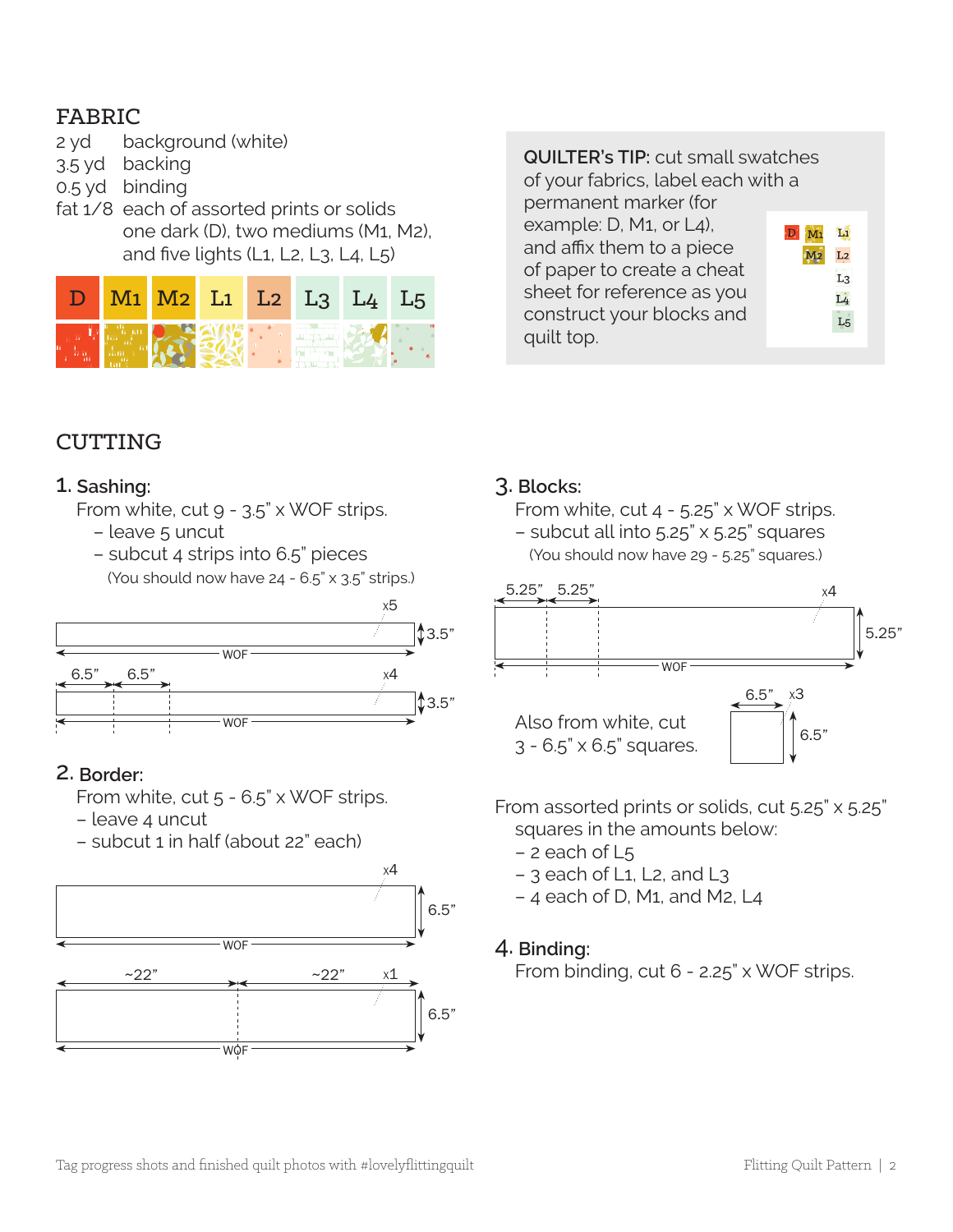# HOURGLASS BLOCKS

*For detailed instructions with photos for making hourglass blocks, follow [THIS LINK](https://www.lovelyandenough.com/blog/2017/3/hourglasstutorial%3Frq%3Dhourglass) or visit the following URL: [lovelyandenough.com/hourglasstutorial](https://www.lovelyandenough.com/blog/2017/3/hourglasstutorial%3Frq%3Dhourglass)*

5. Sew together squares to make four-patches shown below, pressing all seams open.



**QUILTER's TIP:** For this quilt, press all seams open! This helps when matching corners and stops colors from showing through the white sashing and border.

- 6. Put right sides together of paired four-patches, matching top to top.
- 7. Sew a quarter-inch seam around the edge of each paired four patch.



8. Cut diagonally across the sewn blocks in both directions. Press blocks open..



**9.** Trim all hourglass blocks to  $6.5$ " x  $6.5$ " keeping seams at corners of blocks as much as possible. Some blocks may not require trimming